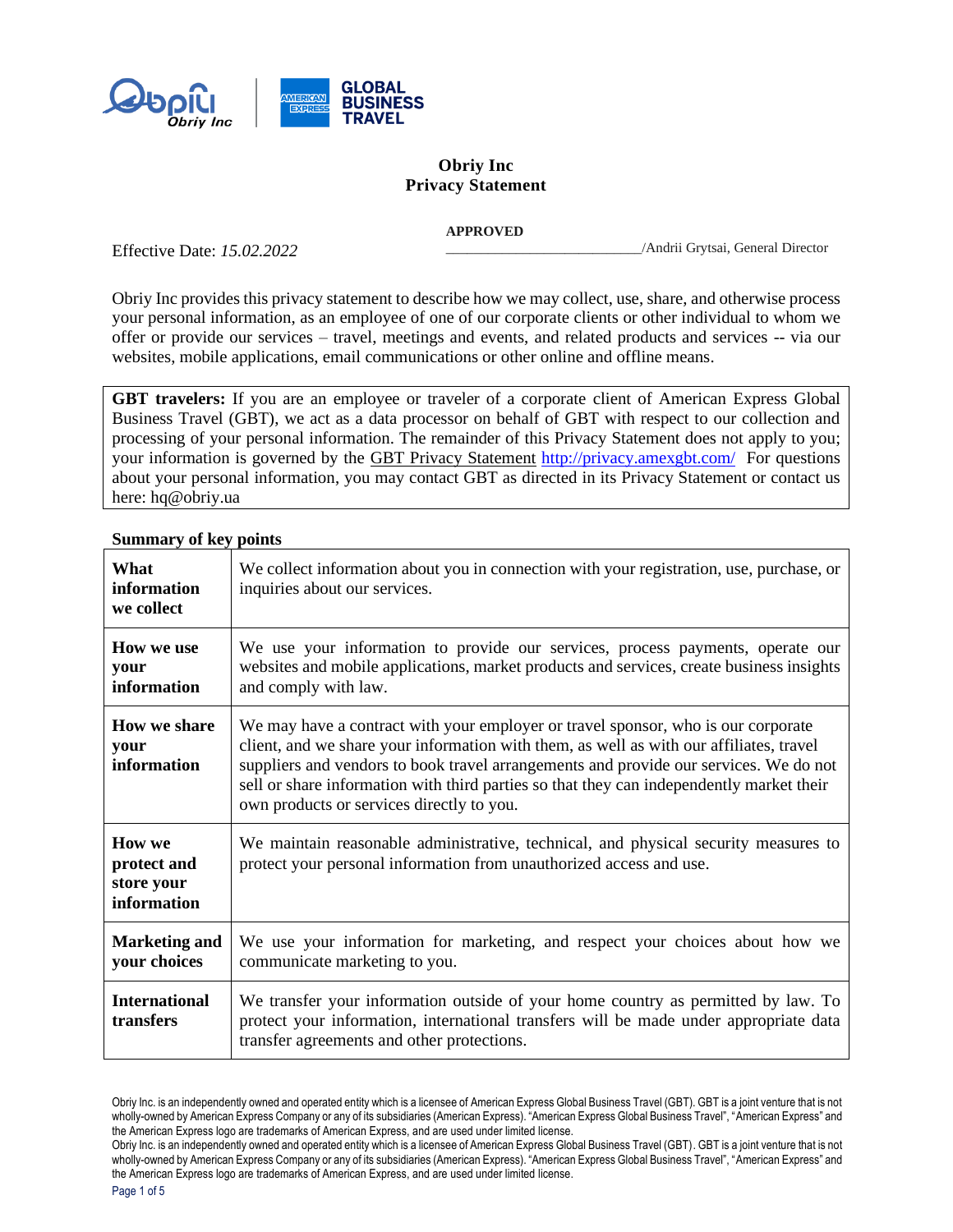| Your rights      | You have the right to be informed of whether we are processing your information and to<br>access, correct, delete or object, upon request and free of charge, to our use of your<br>information, to the extent required by applicable law. |
|------------------|--------------------------------------------------------------------------------------------------------------------------------------------------------------------------------------------------------------------------------------------|
| <b>Changes</b>   | We will tell you about material changes to this privacy statement by posting it on our<br>website before it goes into effect and, where appropriate, communicating directly to you<br>about the change.                                    |
| <b>Questions</b> | If you have questions about this Privacy Statement, please contact us at $hq@obriy.ua$                                                                                                                                                     |

#### **What information we collect**

**Account Information** – If you contact us, register with us or receive services from us, we collect information about you. This may include your name, email address, phone numbers, employer, and physical addresses. We may also require passport number, visa numbers, gender and date of birth for travelers. If we book travel for your travel companions, we may collect similar information about them. Account information goes into your traveler profile, which is where we store the information necessary to book your travel and provide you with our services. You may choose to provide more information in your traveler profile, including frequent traveler credentials, government identifiers and emergency contact information.

**Travel Information** – If you book travel with us, we collect the details of your travel (such as arrival and departure location, airline, hotel and car rental) and any other information needed to complete your bookings. We may also collect special categories of information to provide accessibility, meal preferences or other requested services.

**Payment Information** – To pay for bookings and other transactions through our services, we collect payment card information and other details necessary to process payments.

**Device Data** – We collect information about how you access our services, including your computer's IP address and information that can be derived from it (such as internet provider and general geographic location), your device's unique identifier and other technical information. We also collect information about how you use our websites and mobile applications. We collect some of this information using cookies and similar technologies, as described [here.](#page-3-0)

#### **How we use your information**

**Provide you with travel products and services** – We use your information to book your travel, organize meetings and events, prepare itineraries and invoices, communicate with you about your travel or our products and services, provide customer service, and manage your account.

**Provide our products and services to corporate clients – We use your information to comply with our** agreements with your employer or travel sponsor, communicate about our products and services, and help them ensure compliance with their policies.

**Process payments** – We use your information to process transactions and provide you with related customer service.

**Operate websites and mobile applications** – We use device data to monitor and improve the performance and content of our services, provide updates, analyze trends and usage in connection with our services.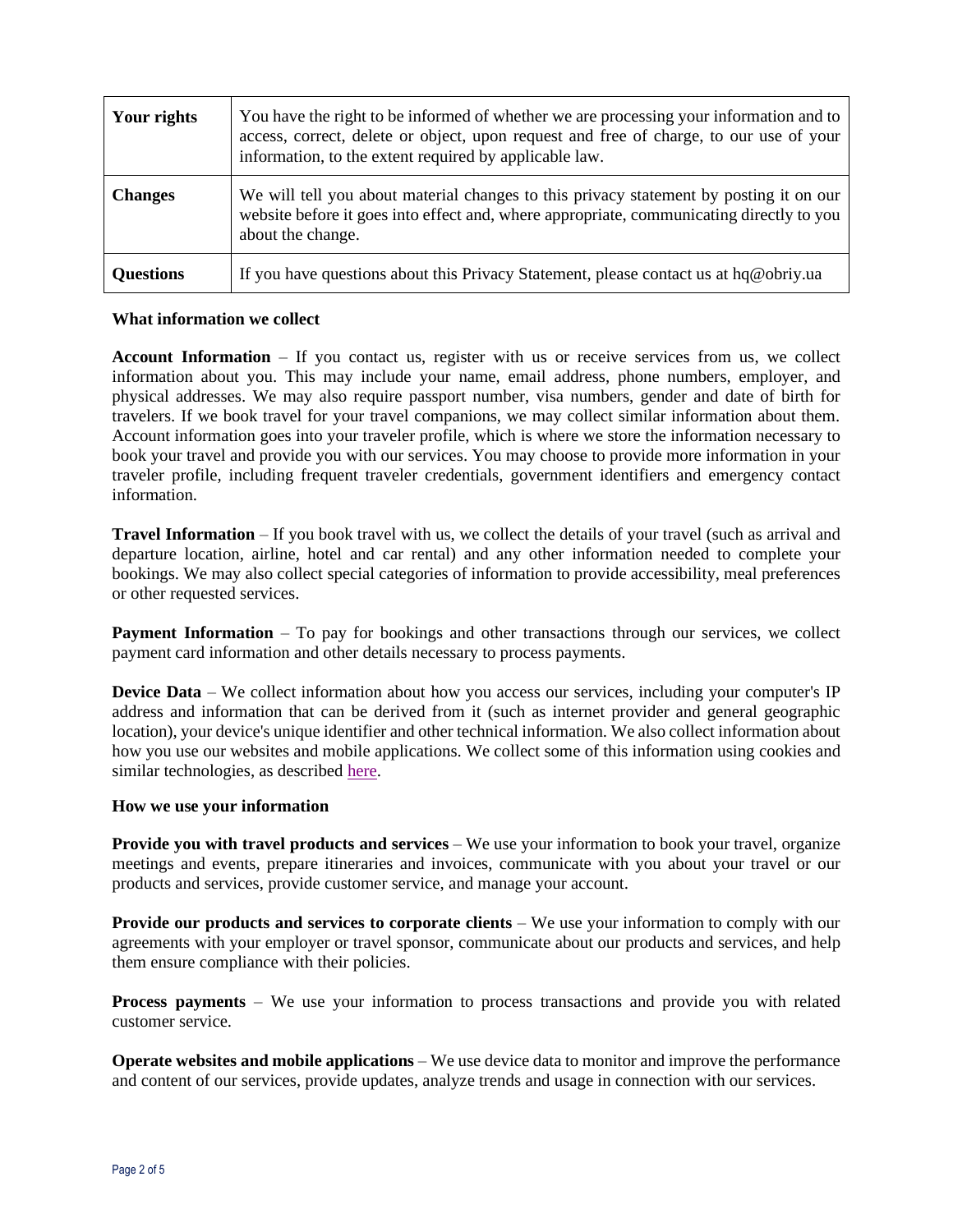**Operate and improve our business** – We use your information for compliance with our company policies and procedures, for accounting and financial purposes, to detect or prevent fraud or criminal activity, to perform, analyze and improve our business and services, and otherwise as required by law.

#### **Marketing and your choices**

We may use personal information to tell you or your company/sponsor about our products and services or those from related businesses, to help us determine whether you may be interested in new products or services.

We may send you marketing on our websites or mobile applications, and through email and other channels, in accordance with applicable law and your choices. You have choices about how we market to you. If you'd like us to stop sending you marketing messages, you can follow the instructions in our communications or update your traveler profile at any time.

We also may send you or your company designated travel arrangers messages that are essential for our services; for example, we communicate with you about your travel, to service your account, to fulfill your requests, or otherwise as required by law. Some of these service messages contain information presented to you as part of our service relationship with your employer or travel sponsor. If you opt out of marketing messages, you will continue to receive these service messages.

#### **How we share your information**

**Your employer or travel sponsor** – Our services to you may be provided under the terms of service agreements with your employer or travel sponsor. We share your information with them to allow them to manage their business travel needs and assure compliance with their company travel policies. At the request of your employer or travel sponsor, we may also share information with their vendors.

**Affiliates** – We may share information within our corporate family to the extent permitted by law to allow them to provide, analyze and improve their and our products and services.

**Travel suppliers and other travel service providers –** We share information with travel suppliers (for example, airlines and hotels) and travel service providers (for example, ticket distribution systems and travel application providers), and the vendors for both, as necessary to book your travel and provide travel-related services to you and your employer. We do not sell information to third parties so that they can independently market their own products or services directly to you.

**Vendors** – We share information with vendors that perform functions on our behalf, such as other travel agencies, meeting and event planners, visa and passport service providers, mobile application and software developers, and vendors who provide IT support, data hosting, marketing and communications services, and collections. These vendors access information only as necessary to perform their functions, as instructed in our contracts with them.

**Business insights** – We may combine data from many people to create aggregated statistics that do not identify you personally. We use this data to understand business trends and insights, and we may share them with third parties.

**Business transfers** – If we negotiate or complete a transaction involving all or part of the business (for example, a reorganization, merger, sale or acquisition), we may disclose information to third parties involved in the transaction to the extent permitted by law.

**As required or permitted by law** – We may disclose information to regulatory authorities, courts, and government agencies where we believe doing so would be permitted or required by law, regulation or legal process, or to defend the interests, rights or property of Obriy Inc or others.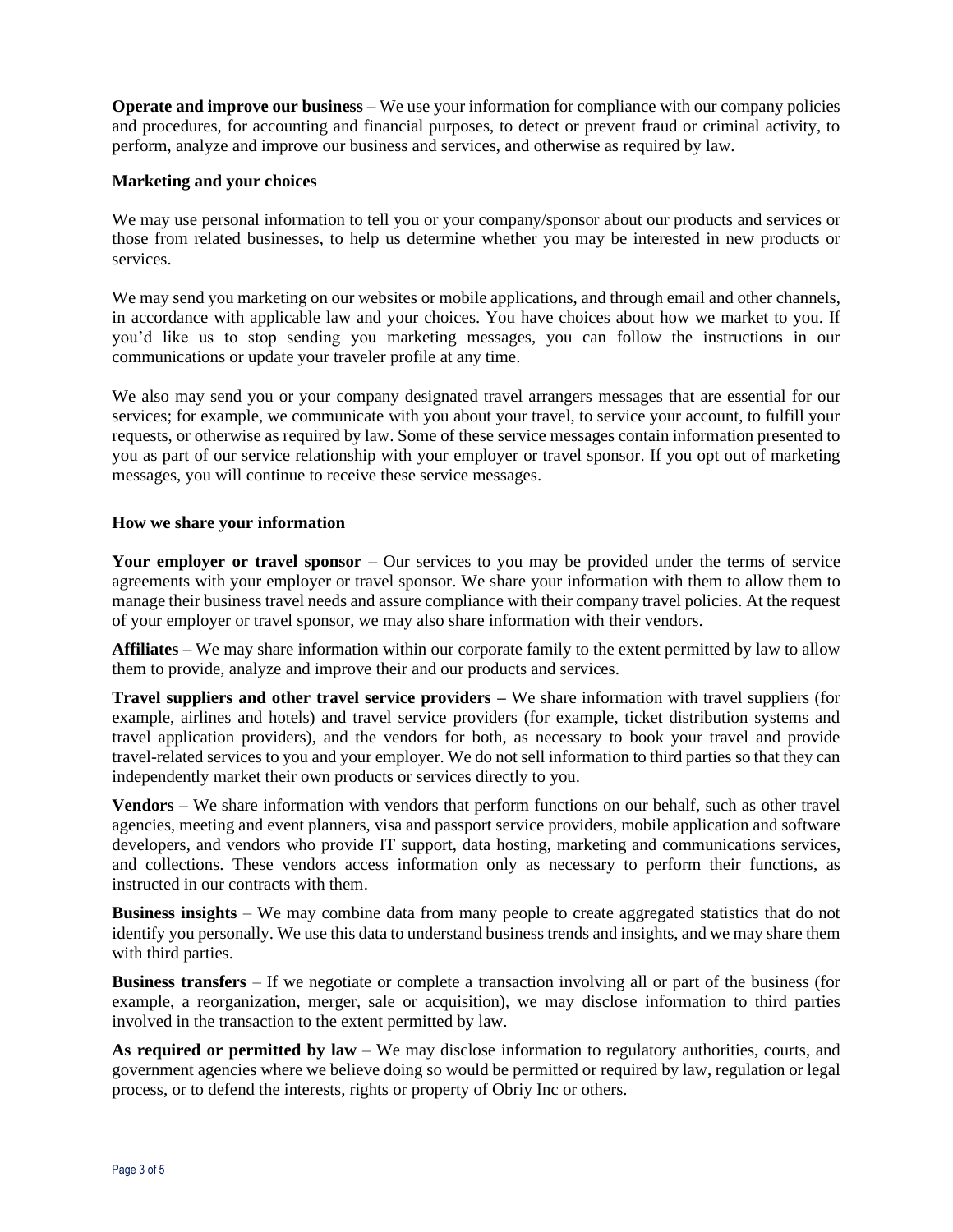We may also share personal information with other parties as directed by you or subject to your consent.

## **How we protect and store your information**

We maintain reasonable administrative, technical, and physical security measures to protect your information from unauthorized access and use. We retain your information only as long as needed to provide our Services and for legitimate business purposes, unless we are required by law or regulation or for litigation and regulatory investigations to keep it for longer periods of time.

# **Your rights**

If you have created an online account with us and would like to update the information you have provided to us, you can access your account to view and make changes or corrections to your information if you are an online booking tool user or contact your Travel Consultant at Obriy Inc to retrieve and change your profile accordingly (if you have doubt who your travel consultant is – please contact hq@obriy.ua). You may also have the right to be informed of whether we are processing your information and to access, correct, delete or object, upon request and free of charge, to our use of your information. To exercise these rights, please contact us at: hq@obriy.ua*.* We will try to comply with your request as soon as reasonably practicable*.* Please note that we may need to retain certain information for recordkeeping, to complete any transactions you began before your request, or for other purposes as permitted by law.

## **Changes**

We may change this Privacy Statement from time to time as our business changes or legal requirements change. If we make material changes to this Privacy Statement, we will post a notice on our website before the changes go into effect, and notify you as otherwise required by applicable law.

## **Questions**

If you have questions or complaints about Obriy Inc and privacy, please contact us at:

Obriy Inc Head office:

01001 49A Volodymyrska Str., Kyiv, Ukraine

+38044 4906522

#### [hq@obriy.ua](mailto:hq@obriy.ua)

In most cases, we will ask that you put a complaint in writing. We will investigate your complaint and will generally respond to you in writing within 30 days of receipt. If we fail to respond or if you are otherwise dissatisfied with the response that you receive from us, you may have the right to make a complaint to your regulator.

## <span id="page-3-0"></span>**Cookies and similar technologies**

We use session and permanent "cookies," small data files transferred to your device, along with similar technologies (e.g., internet tag technologies, web beacons and embedded scripts) (collectively referred to herein as "cookies and similar technologies") to help provide you a better, more personalized user experience (technical cookies). These technologies are used to make the user experience more efficient, remember your preferences (such as browsing language and account login information) (profile cookies), and help us understand and improve how visitors use our websites, including which of our pages and products are viewed most frequently (analytical cookies).